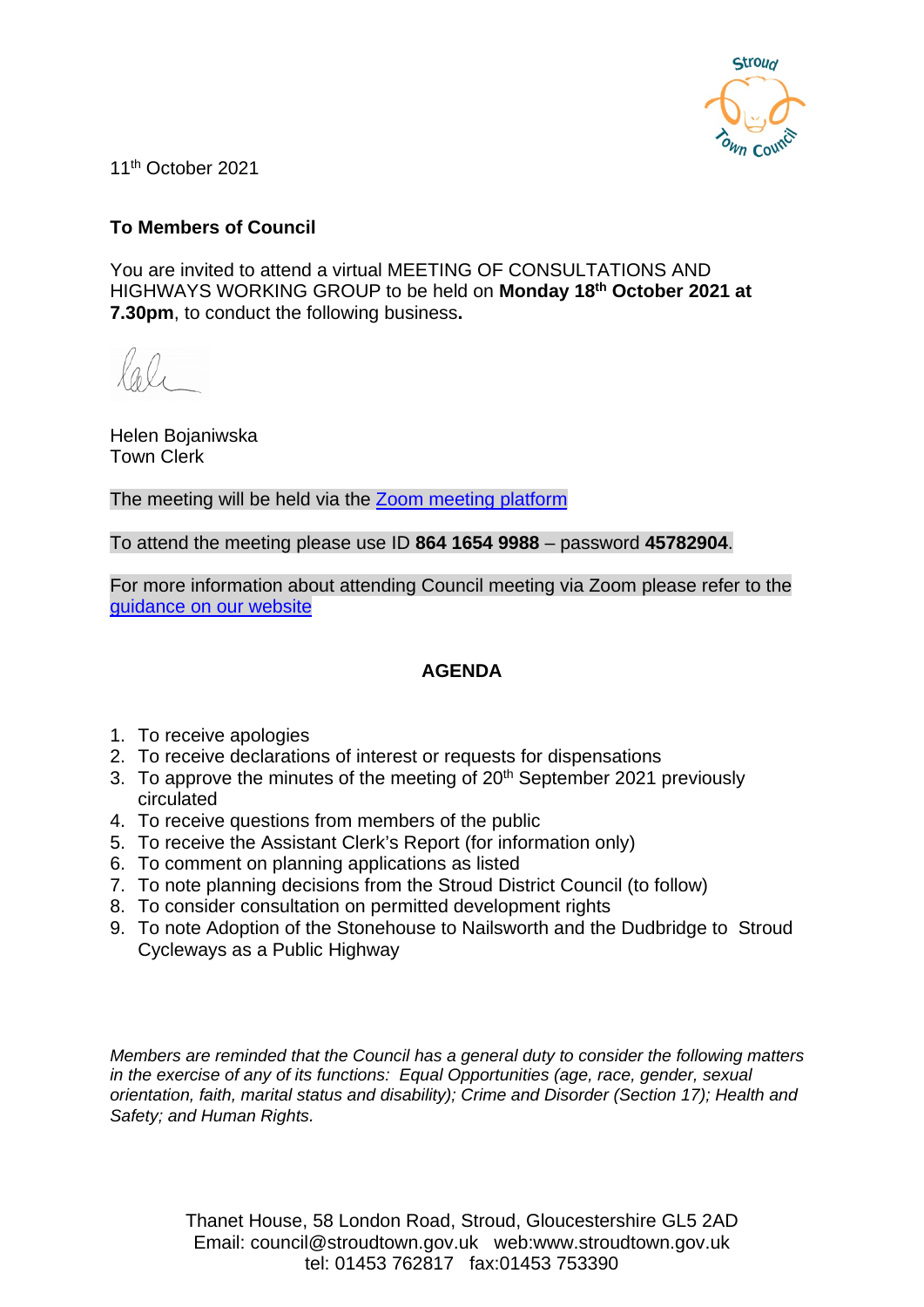#### **Item 6 APPLICATIONS 18th October 2021**

| <b>Planning</b>                  | Location                                            | <b>Details</b>                                                                                                                                                           | <b>Ward/notes</b> |
|----------------------------------|-----------------------------------------------------|--------------------------------------------------------------------------------------------------------------------------------------------------------------------------|-------------------|
| <b>Application No.</b>           |                                                     |                                                                                                                                                                          |                   |
| S.21/2201/HHOLD 54 Summer Street |                                                     | Installation of metal balcony to side of dwelling.                                                                                                                       | Valley            |
|                                  | S.21/2339/HHOLD 8 Northfields, Folly Lane           | Extend existing dormer windows to the first<br>floor, ground floor extension to the front and<br>rear                                                                    | Uplands           |
|                                  | S.21/2383/HHOLD 5 Vatch View, Uplands               | Erection of first floor side extension                                                                                                                                   | Uplands           |
| S.21/2377/LBC                    | Stroud Town Council, 58<br>London Road              | Change of use of first and second floor from<br>(C3) residential to office, refurbishment of<br>ground floor, erection of roof terrace and<br>upgrade of building fabric | Central           |
| <b>Arrived since</b>             |                                                     |                                                                                                                                                                          |                   |
| agenda went out:                 |                                                     |                                                                                                                                                                          |                   |
| S.21/2376/FUL                    | Stroud Town Council, 58<br>London Road              | Change of use of first and second floor from<br>(C3) residential to office, refurbishment of<br>ground floor, erection of roof terrace and<br>upgrade of building fabric | Central           |
| S.21/2281/FUL                    | Imperial Hotel, Station Road   External alterations |                                                                                                                                                                          | Central           |

#### **Delegated applications**

These applications will not be discussed unless a ward Cllr calls in or there are significant objections from members of the public.

| <b>Planning</b>        | Location                         | <b>Details</b>                                                                                                                                                                                                                              | <b>Ward/notes</b> |
|------------------------|----------------------------------|---------------------------------------------------------------------------------------------------------------------------------------------------------------------------------------------------------------------------------------------|-------------------|
| <b>Application No.</b> |                                  |                                                                                                                                                                                                                                             |                   |
| S.21/2336/HHOLD        | 176 Slad Road                    | Erection of balcony extension                                                                                                                                                                                                               | Valley            |
| S.21/2068/TCA          | 39 Bowbridge Lock                | T1-5 Willow - Re-pollard. T6 Willow - Section<br>fell                                                                                                                                                                                       | Trinity           |
| S.21/2231/HHOLD        | 10 Mill Farm Drive,<br>Paganhill | Erection of double storey side extension and<br>detached garage                                                                                                                                                                             | Farm/Pag          |
| S.21/1041/VAR          | Land Adjacent To 1, The<br>Knoll | Variation of conditions 2 (plans) from the<br>application S.18/0117/FUL - regularise the<br>dwelling as constructed; changes to scale,<br>fenestration and use of reconstituted stone.                                                      | Valley            |
| S.21/2307/HHOLD        | 79 Bowbridge Lane                | Erection of single storey side extension, rear<br>terrace, porch, rerendering/timber-cladding,<br>replacement and new windows, installation of<br>PV solar panels, rooflight and erection of<br>home office<br>outbuilding in front garden. | Trinity           |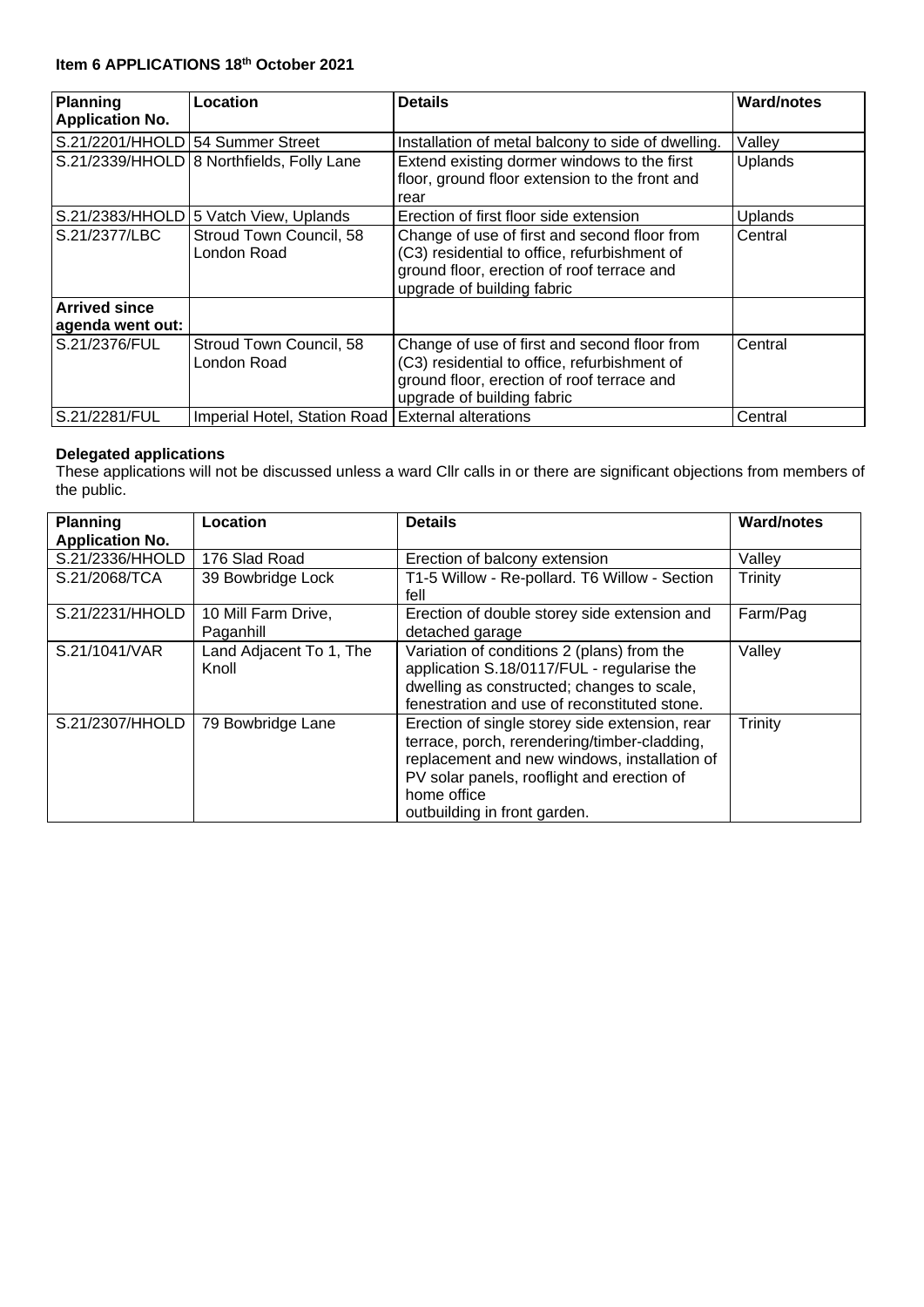# Decisions Made By Local Planning Authority

| <b>Application</b>                                                                                                                                                                              | <b>Status</b> | <b>STC Comments</b> |
|-------------------------------------------------------------------------------------------------------------------------------------------------------------------------------------------------|---------------|---------------------|
| 174C Cainscross Road<br>S.21/1488/LBC Installation of door opening                                                                                                                              | Consent       | Neutral             |
| The Courtyard Barn Lypiatt Hill Farm Bisley Road<br>S.21/1651/FUL Convert stables to holiday let accommodation.<br>Resubmission of S.21/0193/FUL                                                | Permission    | Support             |
| 23 Bowbridge Lane<br>S.21/1752/HHOLD Erection of garden room & raised decking                                                                                                                   | Permission    | Neutral             |
| 70 Peghouse Rise<br>S.21/1780/HHOLD Erection of single storey extension to rear &<br>extension over garage                                                                                      | Permission    | Neutral             |
| 1 Upper Dorrington Terrace Field Road<br>S.21/1758/HHOLD Erection of single storey extension to garage and<br>convert to studio/workshop space.                                                 | Permission    | Neutral             |
| 8 Upfield Close Paganhill<br>S.21/1455/HHOLD Single storey rear extension                                                                                                                       | Permission    | Neutral             |
| 38 - 42 London Road<br>S.21/1801/LBC Alterations to form new toilets and repair render on front<br>elevation                                                                                    | Consent       | Neutral             |
| Unit 65 Five Valleys Shopping Centre Merrywalks<br>S.21/1449/COU Change of use from Class E(a) Retail to Sui Generis -<br>Hot food takeaway                                                     | Permitted     | <b>Neutral</b>      |
| 117 Slad Road<br>S.21/1576/HHOLD Widening of vehicle access and reduce garden level<br>(partially retrospective)                                                                                | Permission    | Neutral             |
| St Lukes Medical Centre 53 Cainscross Road<br>S.21/1811/TCA   T1 Goat willow - Remove overhanging stem and<br>crown raise to 5m. T2 Beech - Crown raise to 6m. T3 Ash - Remove<br>leaning stem. | Consent       | <b>Neutral</b>      |
| 132 Slad Road<br>S.21/1947/HHOLD Erection of a single storey garden room.                                                                                                                       | Permitted     | Neutral             |
| 2 Bisley Old Road<br>S.21/1983/LBC Replacement of slate roof with insufficient pitch to<br>allow for water run-off with fibre glass covering. Replacement windows.                              | Consent       | Neutral             |
| 4 Middle Street<br>S.21/1903/HHOLD Removal of render, tuckpointing of bricks, remove<br>and replace uPvc windows, replace gutter box, replace front door                                        | Permission    | Neutral             |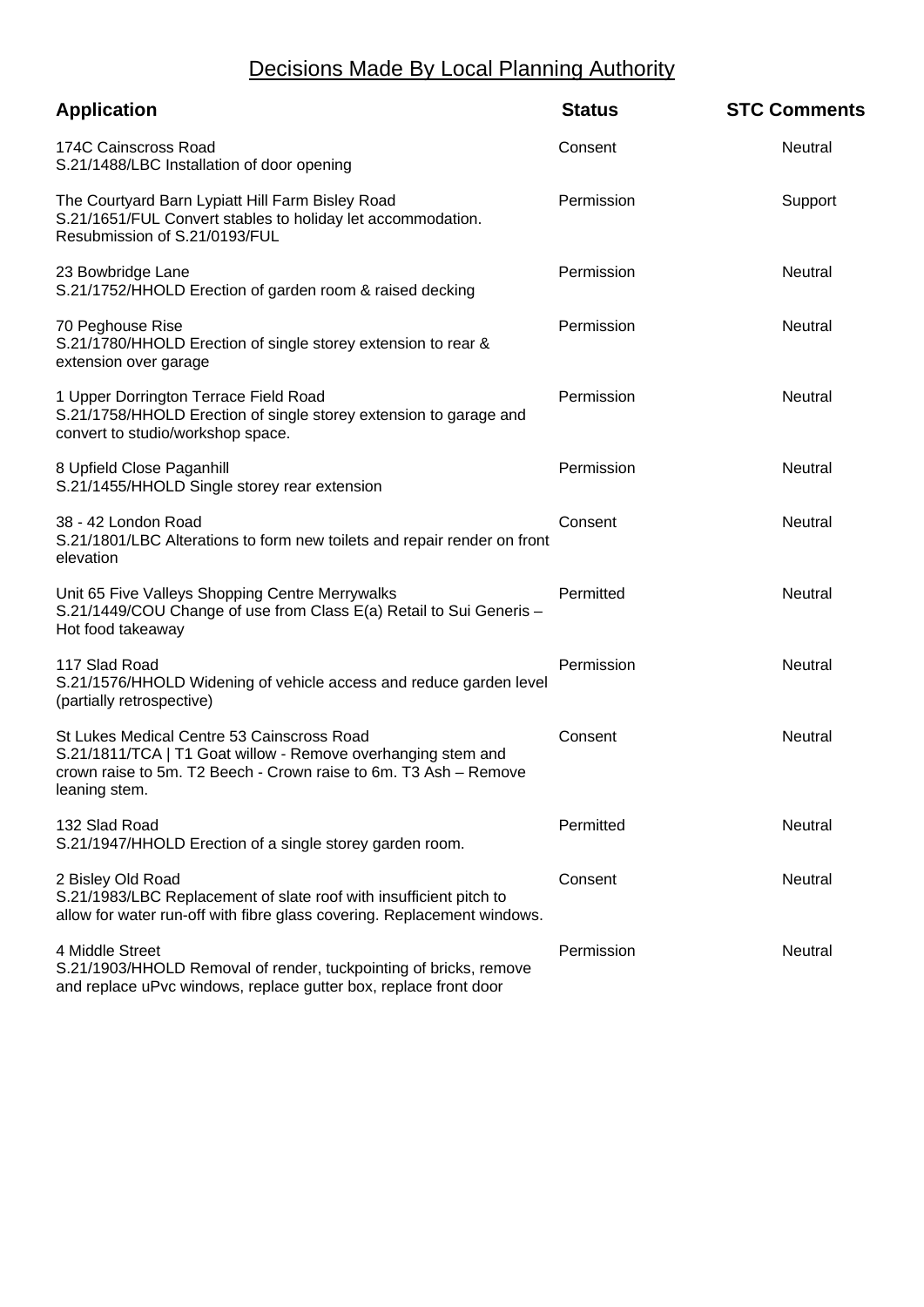For next meeting please:

## **Consultation on permitted development rights**

Earlier this month, the government launched a consultation on making a number of the permitted development rights (PDRs) introduced during the COVID-19 outbreak permanent.

The government is proposing to make planning reforms such as the right for markets to be held by or on behalf of local councils and the right for moveable structures in the grounds of pubs, cafes, restaurants and historic visitor attractions permanent.

This consultation also seeks views on the introduction of two new PDRs to support the delivery of defence infrastructure on defence sites.

The consultation closes at 11:45pm on 14 November.

## Announcement:

[https://www.gov.uk/government/news/government-launches-public-consultation](https://www.gov.uk/government/news/government-launches-public-consultation-to-make-outdoor-measures-for-high-streets-permanent)[to-make-outdoor-measures-for-high-streets-permanent](https://www.gov.uk/government/news/government-launches-public-consultation-to-make-outdoor-measures-for-high-streets-permanent)

## Regulations:

<https://www.legislation.gov.uk/uksi/2015/596/contents/made>

## Consultation:

[https://www.gov.uk/government/consultations/supporting-defence-infrastructure](https://www.gov.uk/government/consultations/supporting-defence-infrastructure-and-the-future-of-time-limited-permitted-development-rights)[and-the-future-of-time-limited-permitted-development-rights](https://www.gov.uk/government/consultations/supporting-defence-infrastructure-and-the-future-of-time-limited-permitted-development-rights)

thanks

## **Helen Bojaniwska PSLCC**

Town Clerk, Stroud Town Council, Thanet House, 58 London Road, Stroud GL5 2AD Tel: 01453 762817 [www.stroudtown.gov.uk](http://www.stroudtown.gov.uk/)